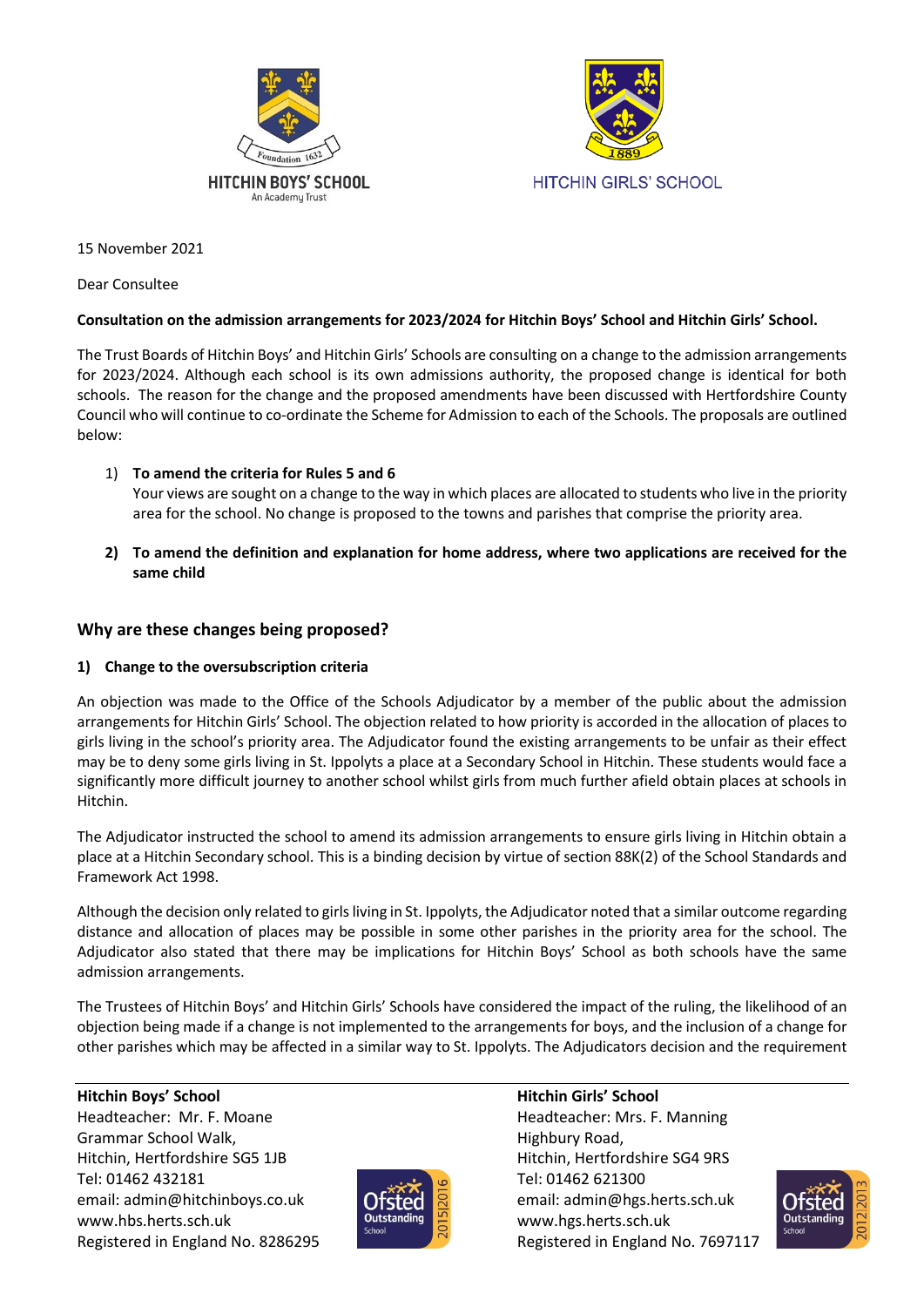to change the oversubscription criteria has been discussed with the Admissions and Transport team at Hertfordshire County Council and a number of options have been considered.

The proposed change to Rule 5 and 6 shown below meets the requirement of the decision whilst ensuring the schools continue to serve the town of Hitchin and the parishes that make up the priority area for the schools.

### *Children who live in the priority area<sup>1</sup>*

*Rule 5 Boys/Girls\* for whom it is their nearest Hertfordshire maintained school or academy that is non-faith and non-partially selective and makes provision for children of the relevant gender*

*Rule 6 Boys/Girls\* for whom it is not their nearest Hertfordshire maintained school or academy that is non-faith and non-partially selective and makes provision for children of the relevant gender.*

*If the school is oversubscribed under this rule places will be offered on the basis of distance, with those living nearest the school prioritised.*

*The number of places allocated under rules 1 to 6 to children in the Parish of Letchworth will not exceed 20.*

*If all applications under Rule 6 have been satisfied and places remain available, they will be allocated to any outstanding applicants from the parish of Letchworth, before Rule 7.*

*¹ The priority area for Hitchin Boys' School/Hitchin Girls' School is based on the following towns / parishes / unparished areas:* 

*Codicote, Graveley, Hexton, Hitchin, Holwell, Ickleford, King's Walden, Knebworth, Langley, Letchworth Garden City, Lilley, Offley, Pirton, Preston, St. Ippolyts, St. Pauls Walden, Weston, Wymondley*

\* as applicable for Hitchin Boys' School or Hitchin Girls' School

### **2) Definition of home address**

The School Admission Code, section 1.13, requires admission authorities to "make clear how the child's home address will be determined" and "should include provision for cases where parents have shared responsibility for a child following the breakdown of their relationship and the child lives for part of the week with each parent".

Recent legal advice and Local Government Ombudsman decisions have determined that whilst there is nothing to prevent a local authority from using Child Benefit or Tax Credits to assist in determining a child's main residence, they should be used with caution and not to determinatively decide a child's main residence.

If you have parental responsibility you are entitled to make decisions regarding your children's education unless restricted by a court order. Whilst individual circumstances are taken into account currently, both parents should be offered the opportunity to express their views and submit a joint application. If there is a disagreement which prevents a joint application from being made, parents must seek legal advice.

In cases of disputed applications (home address or school preferences), the ultimate decision as to where a child will go to school will remain with the Court; it is not a decision for the home local authority. It is therefore proposed that the county council's definition of permanent home address and the accompanying decision-making process is amended as follows:

#### *Proposed home address*

*The address provided must be the child's current permanent address at the time of application:*

- *"At the time of application" means the closing date for applications*
- *"Permanent" means that the child has lived at that address for at least a year*

*Where a family has not lived at an address for a year, they must be able to demonstrate that they own the property or have a tenancy agreement for a minimum of 12 months and the child must be resident in the property at the time of application.*